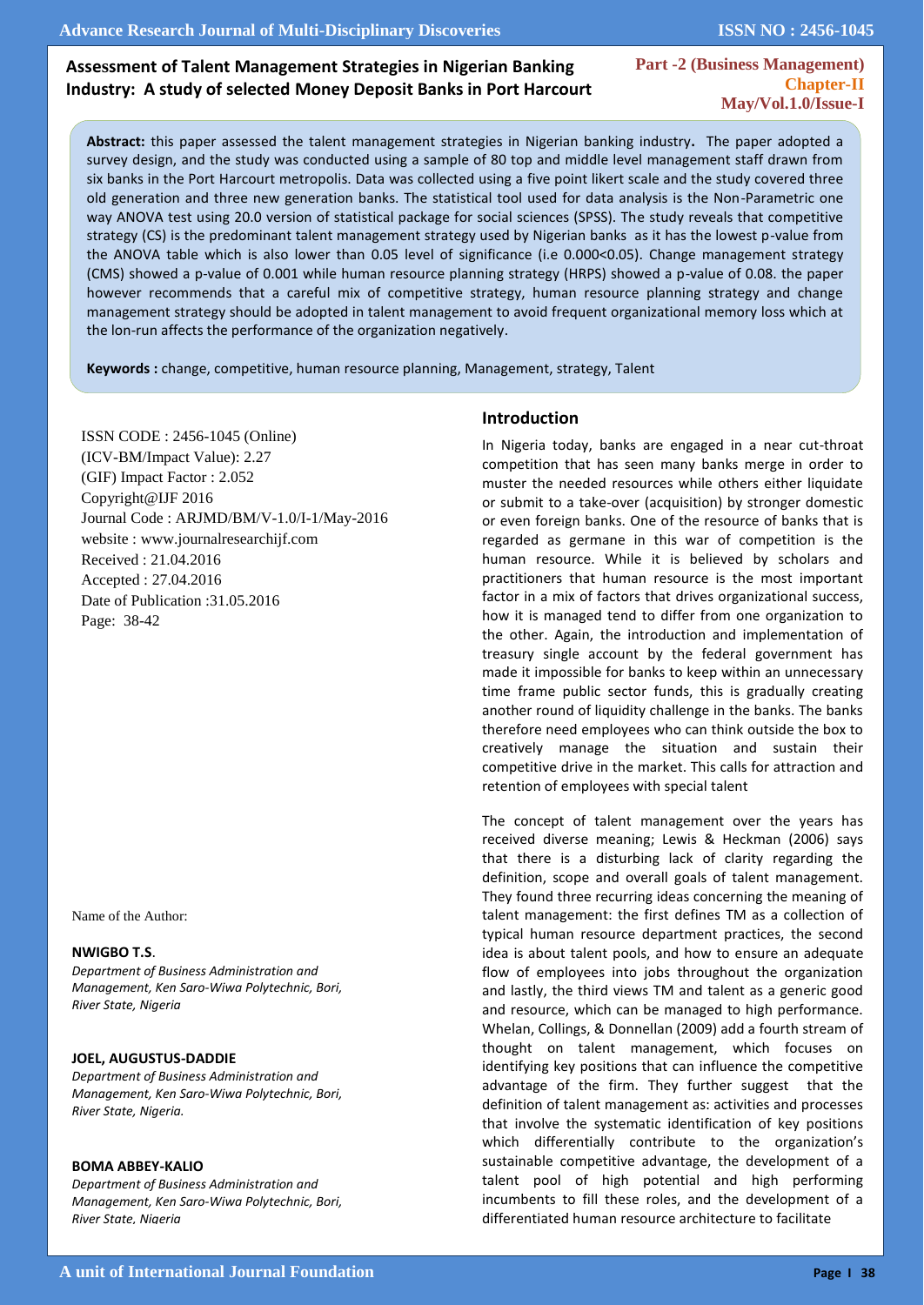Figure 10 the difference in student's and to the student's and to the organization. **&batch2008 performance between traditional lecture and**  According to Cappelli (2008), talent management is a tool **PBL:-** for companies to achieve their overall objectives – namely filling these positions with competent incumbents and to to earn money. Therefore, he argues, companies need to understand the costs and benefits of talent management choices. The main risks for the business in terms of talent management is to have a mismatch between the supply and demand of employees and their skills, and furthermore to risk talent development investments when failing to retain the employees. In the long run, these risks stand in the way of making money through the business. Blass (2009) writes that talent management seems to be the intercept between strategy, succession planning and HRM, drawing primarily on development strategies, recruiting and retention strategies, and reward strategies, supported by good data sources, monitoring and measurement.

#### **LITERATURE REVIEW**

**Student impression Frequency Percentage** According to Davis, Maggie and Neil (2007), talent management is the set of activities related with the who are able to achieve a superior performance in a particular company, the talent management activities **Fair course** 7 9.6 deliberate and structured corporate approach to realize the we are looking for a superior performance, it means, to hire **Total 73 100%** people able to do the work is not enough, the talent recruitment, development and retention of talented people should be conducted through a strategy, it means, a talent management. The key factor of this definition is that management strategy is defined to create a talent pool in the organization which will give to the organization a sustainable competitive advantage based in its employees.

According to Berger and Berger (2004), the function of **contents** talent management professionals can be divided in four foresight of the possible promotion of employees, according showed, in this manner the Talent Management professional can see which employees are talented people<br>can include them in the talent need. The account task is to create measurement scales for the potential performance. organization needs and fostering them in the employees, between these powers, it is possible to find the result **Total 73 100%** innovation, critical judgments, customer orientation, guide, who helps the talent pool to develop those **elements:-** associate these four tasks with each of the activities of different tasks. The first one is the forecast, which is the to their income, their past experience and the talent and include them in the talent pool. The second task is to The third one is to identify the core competences that the orientation, the communication skills, the creativity, the leadership, team work and so on. And finally the last task of the Talent Management professional is to select a coaching competences and to keep their motivation. We can management talent as defined above, the two first are more related with the recruitment of the talent pool, the third one is part of the development of the talent pool and the fourth one is part of the development and also part of the retaining of the talent pool.

Talent management is the systematic attraction, identification, development, engagement/retention and deployment of those individuals with high potential who are of particular value to an organization (CIPD, 2006).

In short the talent management strategy is based on the  $\int$ onormig procentative obtained (a) cannot manigement to<br>a typical basis for a firm to use for sustained competitive advantage; (b) talent management is indicated if a firm's performance is better than its competition over the long term; (c) talent management is properties of organizational system and holistic in nature; (d) The existence of effective talent management in a firm differentiates it from other structure indicated to more and the structure continuous process till sustained superior performance is achieved following pre-tentative solutions: (a) talent management is firms; (e) talent management is not an end, it is a achieved.

## **The Need for Talent Management**

Sojka, (2010) posits that the need for introducing talent existing workforce which is currently in the process of **Study design :** This study was descriptive cross sectional management results also from the characteristics of the transformation and liable to significant changes. The changes are as follows

*Changes in the workforce trends:* Global organizations realize the alarming reality that significant demographic, economic, social-political and technological changes birth-rate, in the age of retirement and the workers<sup>'</sup> requirements reduce the volume of the workforce and cause significant skill shortages, while, on the other hand, the removal of the business barriers, progress in communication and the latest economic findings highly prioritize the global and virtual workforce. Degradation in cultural norms, decrease in birth-rate and diminishing workforce diversity. The knowledge of the economy, of information technologies as well as the altered employment strengthened group of workers. The workforce finds itself amidst unstoppable and radical transformation. It is getting: dramatically transform the workforce too. Changes in the migration barriers create preconditions for significant contracts give rise to the origin of an autonomous and

- Smaller in numbers and insufficiently skilful;
- **EXECO** More and more global;
- $\mathbf{\ddot{o}}$  Virtual Virtual;
- $\div$  Significantly diverse;
- $\div$  Autonomous and self-contained.

Understanding the complexity of this trend of the workforce **Democration of telepha from which approximations** will happelit generation of talents from which organizations will benefit in the contract of the street of the street of the in the years to come.<br> is crucial as these changes characterize the future

*Workforce smaller in numbers and insufficiently skilful: For* positions is a huge and potentially long-lasting struggle. This phenomenon consists in the necessity to change the numbers, specifically the quantity of workers available, and the quantity of workers who are available and who, at the same time, also have the required skills. The population in middle-aged people who retire much earlier as a result of strengthening the advantages of the planned retirement organizations all over the world the issue of taking new job the productive age is reduced significantly also by groups of and the growing prosperity. The governments of numerous countries try to reduce the workforce shortage on their domestic labour markets by supporting employment for graduates, women and the disabled people.

*Global dimensions of the workforce:* The traditional geographic borders surrounding the workforce are disintegrating fast. The reforms opening economic markets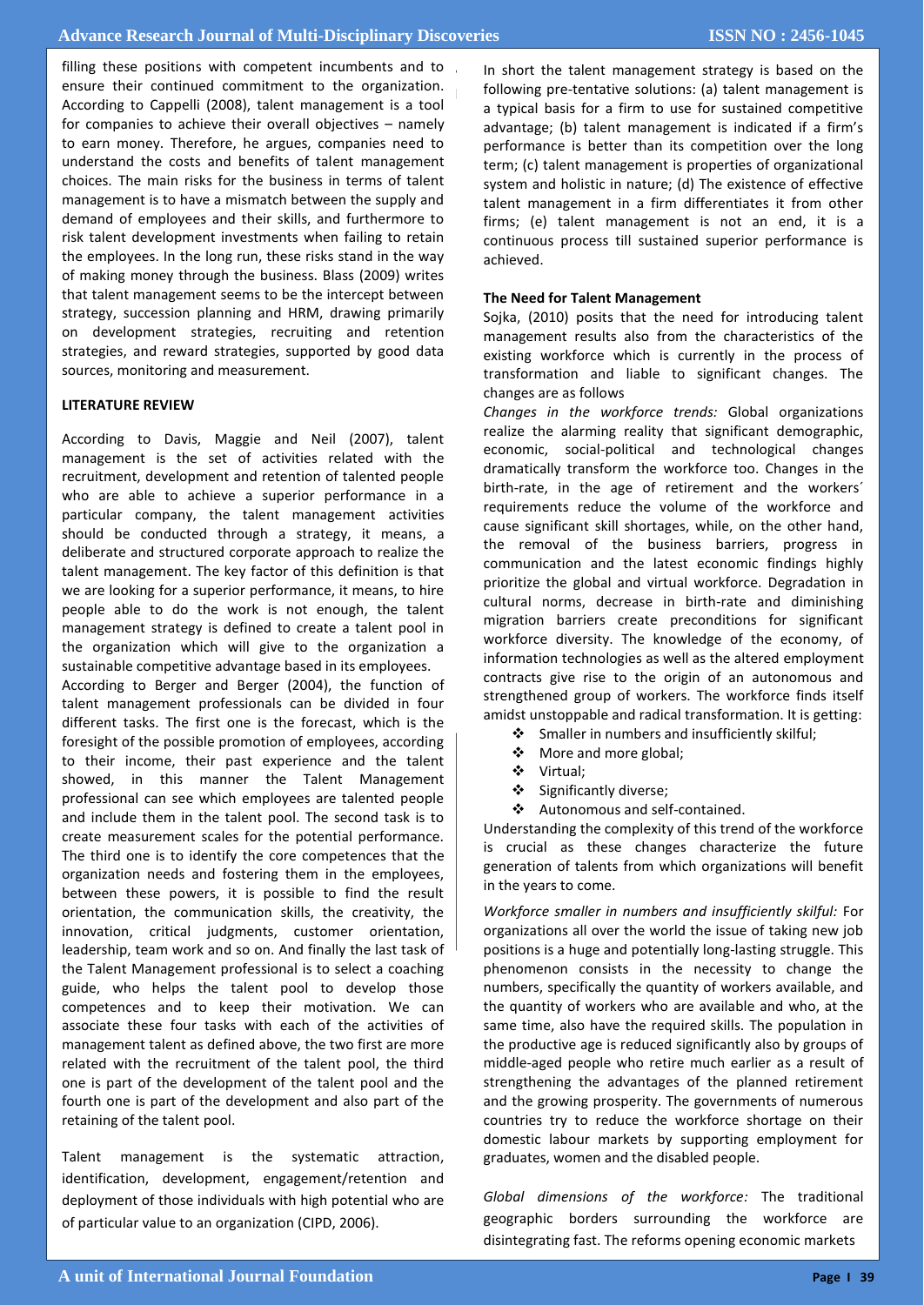and technological progress create global labour market. Workers are no more limited in their abilities to only one region or country. Now they can work for organizations located anywhere in the world. In this global labour market, workers are ever more redeployed to places where their utilization is the most effective. This global labour market is typical not only of jobs in information technologies but more and more of workers in industry and of professions which used to be isolated in the past. And, similarly to workers, the job positions are allocated to places where the needs of organization are best linked in relation to the workforce, abilities, costs and capacities. Low cost communication technologies and the growing level of education in the developing countries create possibilities of redeploying work positions for the purpose of reducing the operation costs all over the world.

*Virtuality of the workforce:* The definition of co-workers and the meaning of the collocation "to be at work" have changed and nowadays the above terms mean workers on the other side of the globe linked by means of the latest communication technologies. Employees worldwide and in each industry are liberated from their desks and their working schedules. Increased use of high speed broadband networks and PDAs – personal digital assistants - in combination with the growing proportion of products that can be transmitted electronically have changed the notion of workplace and workday completely. A fixed workplace is no more the requirement for work to be carried out. A number of workers available on the phone, i.e. they are available for work any time, is increasing. This characteristic brings a new level of satisfaction and synchronization of work and life to some workers.

*Diversity of workforce:* Changes in the birth-rate, migration patterns and cultural norms have absorbed the workforce of all ages, origins, nationalities and lifestyles. Workers enter a workforce group earlier and stay longer. There are more generations in a workforce group than in the previous years. The growing consumer society connected with the growing prices necessary for education motivates ever more teenagers to enter a workforce group. They are followed also by older workers who are motivated by expectations of a longer life, cultural changes and marketability of their experience and hence they stay in their work longer. A great number of women are made to join the workforce especially by loosening of the cultural norms and economic necessity. Men and also women take jobs which, in the past, were carried out by the workers of the other gender. Ever more men carry out the traditionally women´s jobs, such as a librarian, secretary, nanny, kindergarten teacher, nurse or typist. Unfortunately a lot of men in the traditionally women´s jobs show a high level of stress and discrimination and also the majority of women are convinced that they do not have the same job opportunities as men.

*Autonomy and self-containment*: Workers themselves start to take control of the direction and structure of their working life. Technological and economical forces give them the space for bigger authority at work and on the labour market. The trends aiming at the work related knowledge and communication based on technology give workers the ability to decide how they are going to carry out their work. Educated workers have expert systems available which are not subject to the management and enable them to make logical decisions in many fields. By means of the Internet and Intranet they have access to the news about the competition, information about business trends, which increases their ability in decision making.

#### **Talent Management: Strategy Perspective**

Process perspective: There is the process perspective which proposes that it includes all processes needed to optimize people within an organization. This perspective believes that the future success of the company is based on having the right talent – so managing and nurturing talent is part of the everyday process of organizational life.

*Cultural perspective:* There is the cultural perspective that believes talent management is a mindset and that you must believe that talent is needed for success. This can be seen where every individual is dependent on their talent for success due to the nature of the market in which they operate, and is typical of organizations where there is a 'free' internal labour market, with assignments being allocated according to how well they performed on their last assignment. Alternatively, this can be an organization where the development of every individual's talent is paramount and appreciated, and allowing people to explore and develop their talent becomes part of the work routine. *Competitive perspective:* There is the competitive perspective that proposes talent management is about accelerated development paths for the highest potential employees (Wilcox, 2005), applying the same personal development process to everyone in the organization, but accelerating the process for high potentials. Hence the focus is on developing high potentials or talents more quickly than others.

*HR planning perspective:* The HR planning perspective claims that talent management is about having the right people matched to the right jobs at the right time, and doing the right things. This is often identified with companies currently experiencing rapid growth which to some extent is driving the talent management system, and once they become more stable in terms of size of operations their perspective might change. Succession planning tends to be more prominent in organizations taking this approach.

*Change management perspective*: Finally, there is the change management perspective which uses the talent management process as a driver of change in the organization, using the talent management system as part of the wider strategic HR initiative for organizational change. This can either be a means of embedding the talent management system in the organization as part of a broader change process, or it can put additional pressure on the talent management process if there is widespread resistance to the change Process.

#### **Methodology**

This paper adopted a survey design, and the study was conducted using a sample of 80 top and middle level management staff drawn from six banks in the PortHarcourt metropolis. Relevant data was collected using a five point likert scale and the study covered three old generation and three new generation banks. The statistical tool used for data analysis is the Non-Parametric one way ANOVA test using 20.0 version of statistical package for social sciences (SPSS). The ANOVA table is given as shown in the next page;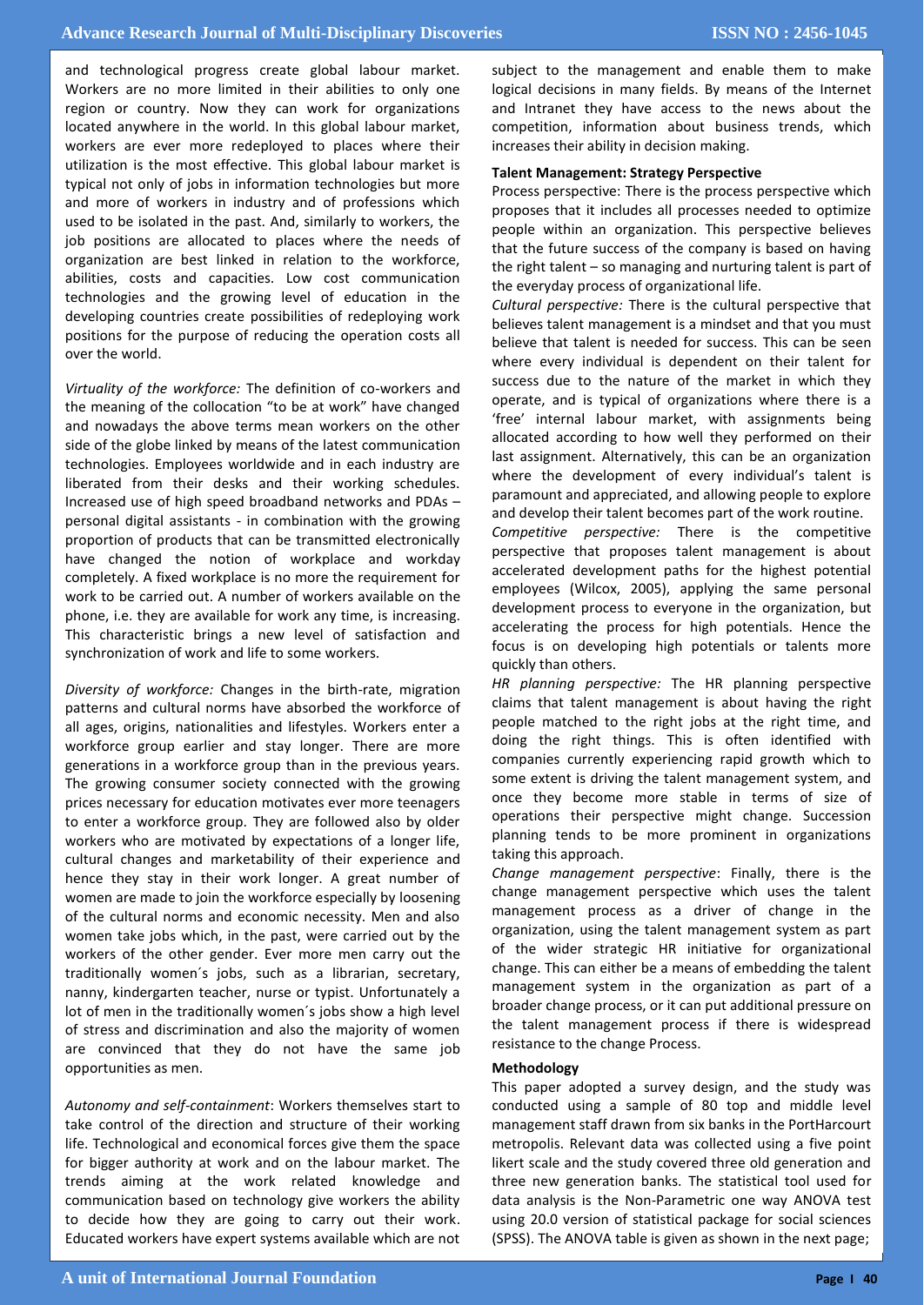| <b>Source of variation</b> | SS          | DF    | <b>MS</b>        | $F - value$ |
|----------------------------|-------------|-------|------------------|-------------|
| Between sample (treatment) | <b>TRSS</b> | r-1   | $rac{TRSS}{r-1}$ |             |
| Within                     | <b>ESS</b>  | n-r   | $rac{ESS}{n-r}$  | TRMS<br>EMS |
| <b>TOTAL</b>               | TSS         | $n-r$ |                  |             |

*Source: Egbulonu K.G (2007), statistical inference for science and Business, Owerri: Peace Publishers Ltd.* The decision rule will be to reject the null hypothesis if the test statistic from the table is greater than the F critical value with k-1 numerator and N-k denominator degrees of freedom.

### **Results**

The SPSS output is presented below; ONEWAY HRPS CS CMS BY VAR00004 /STATISTICS DESCRIPTIVES HOMOGENEITY /MISSING ANALYSIS.

| <b>Descriptive</b>       |              |                  |         |                  |                   |                                     |                              |                |                |
|--------------------------|--------------|------------------|---------|------------------|-------------------|-------------------------------------|------------------------------|----------------|----------------|
|                          |              | N<br><b>Mean</b> |         | Std.             | <b>Std. Error</b> | 95% Confidence Interval<br>for Mean |                              | <b>Minimum</b> | <b>Maximum</b> |
|                          |              |                  |         | <b>Deviation</b> |                   | Lower<br><b>Bound</b>               | <b>Upper</b><br><b>Bound</b> |                |                |
|                          | 1.00         | 3                | 9.0000  | 3.60555          | 2.08167           | .0433                               | 17.9567                      | 5.00           | 12.00          |
|                          | 2.00         | 3                | 17.6667 | 4.61880          | 2.66667           | 6.1929                              | 29.1404                      | 15.00          | 23.00          |
| <b>HRPS</b>              | 3.00         | 3                | 21.0000 | 3.60555          | 2.08167           | 12.0433                             | 29.9567                      | 18.00          | 25.00          |
|                          | 4.00         | 3                | 12.3333 | 4.04145          | 2.33333           | 2.2938                              | 22.3729                      | 10.00          | 17.00          |
|                          | 5.00         | 3                | 20.0000 | 8.66025          | 5.00000           | $-1.5133$                           | 41.5133                      | 10.00          | 25.00          |
|                          | <b>Total</b> | 15               | 16.0000 | 6.52468          | 1.68466           | 12.3868                             | 19.6132                      | 5.00           | 25.00          |
|                          | 1.00         | 3                | 12.3333 | 1.52753          | .88192            | 8.5388                              | 16.1279                      | 11.00          | 14.00          |
|                          | 2.00         | 3                | 28.0000 | 2.00000          | 1.15470           | 23.0317                             | 32.9683                      | 26.00          | 30.00          |
| $\mathsf{CS}\phantom{0}$ | 3.00         | 3                | 12.3333 | 3.05505          | 1.76383           | 4.7442                              | 19.9225                      | 9.00           | 15.00          |
|                          | 4.00         | 3                | 15.0000 | 4.35890          | 2.51661           | 4.1719                              | 25.8281                      | 10.00          | 18.00          |
|                          | 5.00         | 3                | 12.3333 | 2.51661          | 1.45297           | 6.0817                              | 18.5849                      | 10.00          | 15.00          |
|                          | <b>Total</b> | 15               | 16.0000 | 6.75066          | 1.74301           | 12.2616                             | 19.7384                      | 9.00           | 30.00          |
| <b>CMS</b>               | 1.00         | 3                | 11.3333 | 1.52753          | .88192            | 7.5388                              | 15.1279                      | 10.00          | 13.00          |
|                          | 2.00         | 3                | 23.0000 | 6.08276          | 3.51188           | 7.8896                              | 38.1104                      | 19.00          | 30.00          |
|                          | 3.00         | 3                | 23.3333 | 3.51188          | 2.02759           | 14.6093                             | 32.0573                      | 20.00          | 27.00          |
|                          | 4.00         | 3                | 15.0000 | 2.00000          | 1.15470           | 10.0317                             | 19.9683                      | 13.00          | 17.00          |
|                          | 5.00         | 3                | 7.3333  | 2.88675          | 1.66667           | .1622                               | 14.5044                      | 4.00           | 9.00           |
|                          | <b>Total</b> | 15               | 16.0000 | 7.22100          | 1.86445           | 12.0011                             | 19.9989                      | 4.00           | 30.00          |

| <b>Test of Homogeneity of Variances</b> |                         |     |     |      |  |  |  |
|-----------------------------------------|-------------------------|-----|-----|------|--|--|--|
|                                         | <b>Levene Statistic</b> | df1 | arz | Sig. |  |  |  |
| <b>HRPS</b>                             | 2.466                   |     | 10  |      |  |  |  |
| CS                                      | 1.517                   |     |     |      |  |  |  |
| <b>CMS</b>                              | 2.858                   |     | 10  | .081 |  |  |  |

| <b>ANOVA</b>  |                       |                       |    |                    |        |      |  |  |
|---------------|-----------------------|-----------------------|----|--------------------|--------|------|--|--|
|               |                       | <b>Sum of Squares</b> | df | <b>Mean Square</b> |        | Sig. |  |  |
| <b>HRPS</b>   | <b>Between Groups</b> | 318.667               | 4  | 79.667             | 2.873  | .080 |  |  |
|               | <b>Within Groups</b>  | 277.333               | 10 | 27.733             |        |      |  |  |
|               | <b>Total</b>          | 596.000               | 14 |                    |        |      |  |  |
| $\mathsf{CS}$ | <b>Between Groups</b> | 556.000               | 4  | 139.000            | 16.951 | .000 |  |  |
|               | <b>Within Groups</b>  | 82.000                | 10 | 8.200              |        |      |  |  |
|               | <b>Total</b>          | 638.000               | 14 |                    |        |      |  |  |
| <b>CMS</b>    | <b>Between Groups</b> | 602.000               | 4  | 150.500            | 11.758 | .001 |  |  |
|               | <b>Within Groups</b>  | 128.000               | 10 | 12.800             |        |      |  |  |
|               | <b>Total</b>          | 730.000               | 14 |                    |        |      |  |  |